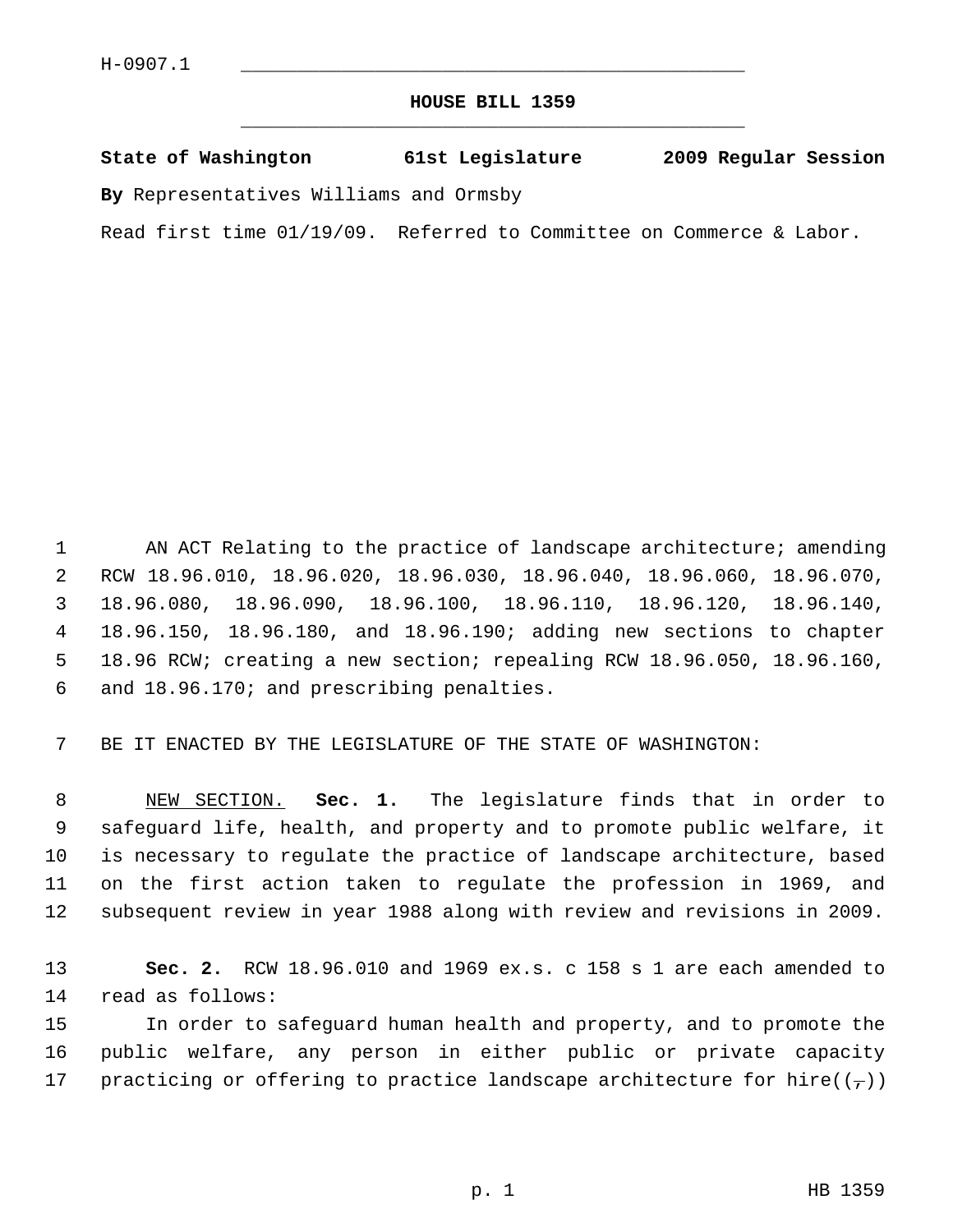1 shall be required to submit evidence that he or she is qualified so to 2 practice and shall be ((registered)) licensed under the provisions of 3 this chapter.

 **Sec. 3.** RCW 18.96.020 and 1969 ex.s. c 158 s 2 are each amended to 5 read as follows:

6 (1) It (( $\frac{1}{10}$ ) is unlawful for any person to (( $\frac{1}{100}$ ) is unlawful for any person to (( $\frac{1}{100}$ ) advertise the title landscape architect, landscape architecture, or 8 landscape architectural, unless such person has duly registered under 9 the provisions of this chapter)) practice or offer to practice in this state, landscape architecture, or to use in connection with his or her name or otherwise assume, use, or advertise any title or description 12 including the phrases "landscape architect," "landscape architecture," "landscape architectural," or language tending to imply that he or she is a landscape architect, unless the person is licensed or authorized to practice in the state of Washington under this chapter.

 (2) A person may use the title "intern landscape architect" after graduation from an accredited degree program in landscape architecture and working under the direct supervision of a licensed landscape architect.

 (3) This section does not affect the use of the phrases "landscape architect," "landscape architecture," or "landscape architectural" where a person does not practice or offer to practice landscape architecture.

 **Sec. 4.** RCW 18.96.030 and 1979 c 158 s 73 are each amended to read 25 as follows: 26 ((The following words and phrases as hereinafter used in this 27 chapter shall have the following meanings: "Director" means the director of licensing of the state of 29 Washington.)) The definitions in this section apply throughout this chapter, unless the context clearly requires otherwise. (1) "Administration of the construction contract" means the

 periodic observation of materials and work to observe the general compliance with the construction contract documents, and does not include responsibility for supervising construction methods and processes, site conditions, equipment operations, personnel, or safety on the worksite.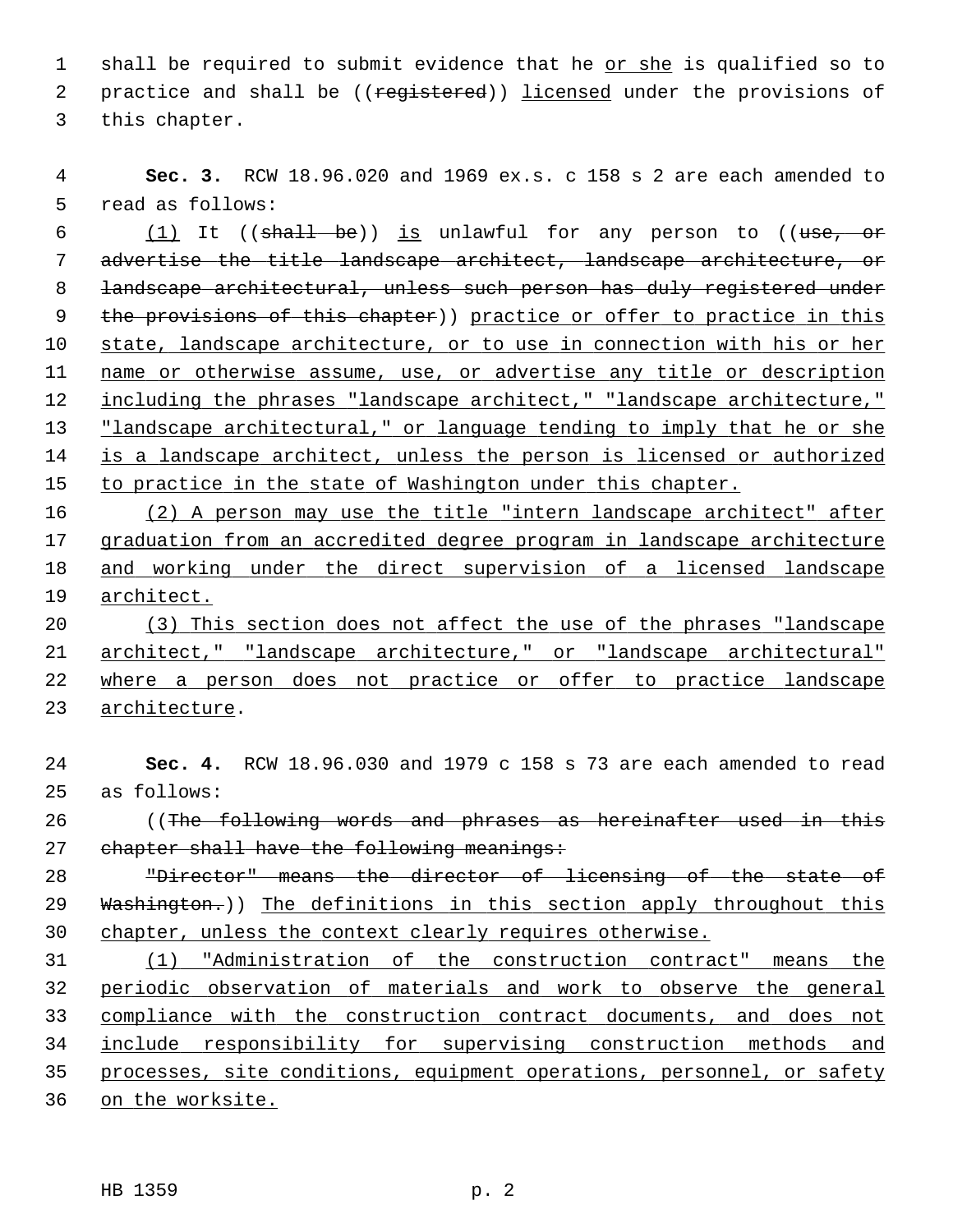- (2) "Board" means the state board of ((registration)) licensure for 2 landscape architects.
- (3) "Certificate of licensure" means the certificate issued by the director to newly licensed landscape architects.
- (4) "Department" means the department of licensing.

 (5) "Design" means the conceiving, planning, delineation, siting, and arrangement of natural and built features. Where applied to the discussion of structures or utility systems, design does not include the act of engineering such features.

(6) "Director" means the director of licensing.

 (7) "Engineer" means an individual who is registered as an engineer under chapter 18.43 RCW.

 (8) "Engineering" means the "practice of engineering" as defined in RCW 18.43.020.

15 (9) "Landscape architect" means ((a person who engages in the 16 practice of landscape architecture as hereinafter defined. A person 17 practices landscape architecture within the meaning and intent of this chapter who performs for hire professional services such as consultations, investigations, reconnaissance, research, planning, design or teaching supervision in connection with the development of 21 land areas where, and to the extent that, the dominant purpose of such services is the preservation, enhancement, or determination of proper land uses, natural land features, ground cover and planting, naturalistic and aesthetic values, the settings and approaches to 25 structures or other improvements, or natural drainage and erosion control. This practice shall include the location, design, and 27 arrangement of such tangible objects as pools, walls, steps, trellises, 28 canopies, and other nonhabitable structures, and such features as are incidental and necessary to the purposes outlined herein. It involves the design and arrangement of land forms and the development of outdoor space including, but not limited to, the design of public parks, playgrounds, cemeteries, home and school grounds, and the development 33 of industrial and recreational sites)) an individual who engages in the practice of landscape architecture.

 (10) "Landscape architecture" means the rendering of professional services in connection with consultations, investigations, reconnaissance, research, planning, design, construction document preparation, construction administration, or teaching supervision in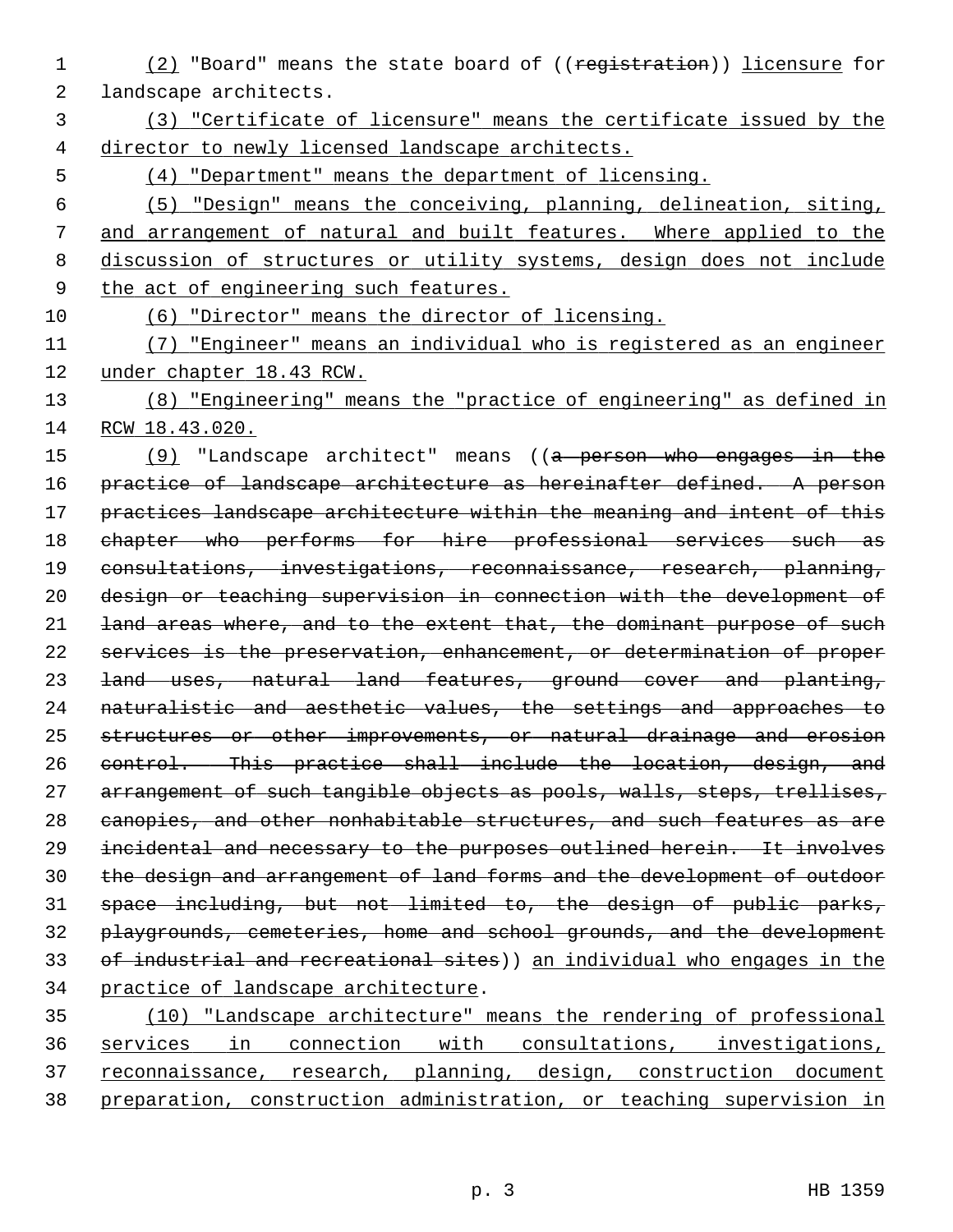connection with the development of land areas where, and to the extent that, the dominant purpose of such services is the preservation, enhancement, or determination of proper land uses, natural land features, ground cover and planting, naturalistic and aesthetic values, 5 the settings and approaches to structures or other improvements, or natural drainage and erosion control. This practice includes the location, design, and arrangement of such tangible objects as pools, walls, steps, trellises, canopies, and such features as are incidental and necessary to the purposes in this chapter. Landscape architecture involves the design and arrangement of land forms and the development of outdoor space including, but not limited to, the design of public 12 parks, trails, playgrounds, cemeteries, home and school grounds, and the development of industrial and recreational sites.

 (11) "Licensed" means holding a currently valid certificate of licensure issued by the director authorizing the practice of landscape architecture.

 (12) "Person" means any individual, partnership, professional service corporation, corporation, joint stock association, joint venture, or any other entity authorized to do business in the state.

 (13) "Practice of landscape architecture" means the rendering of services where landscape architectural education, training, experience, and the application of mathematical, physical, and social science 23 principles are applied in consultation, evaluation, planning, design including, but not limited to, the preparation and filing of plans, drawings, specifications, and other contract documents, and administration of contracts relative to projects principally directed at the functional and aesthetic use and preservation of land.

 **Sec. 5.** RCW 18.96.040 and 1993 c 35 s 1 are each amended to read 29 as follows:

30  $(1)(a)$  There is created a  $( (state) )$  licensure board  $( (of$ 31 registration)) for landscape architects( $(-$  The board shall consist of four landscape architects and one member of the general public. Members of the board shall be)) consisting of five members appointed by 34 the governor ((and must be residents of this state having the 35 qualifications required by this chapter.

 No public member of the board may be a past or present member of any other licensing board under this title. No public member may make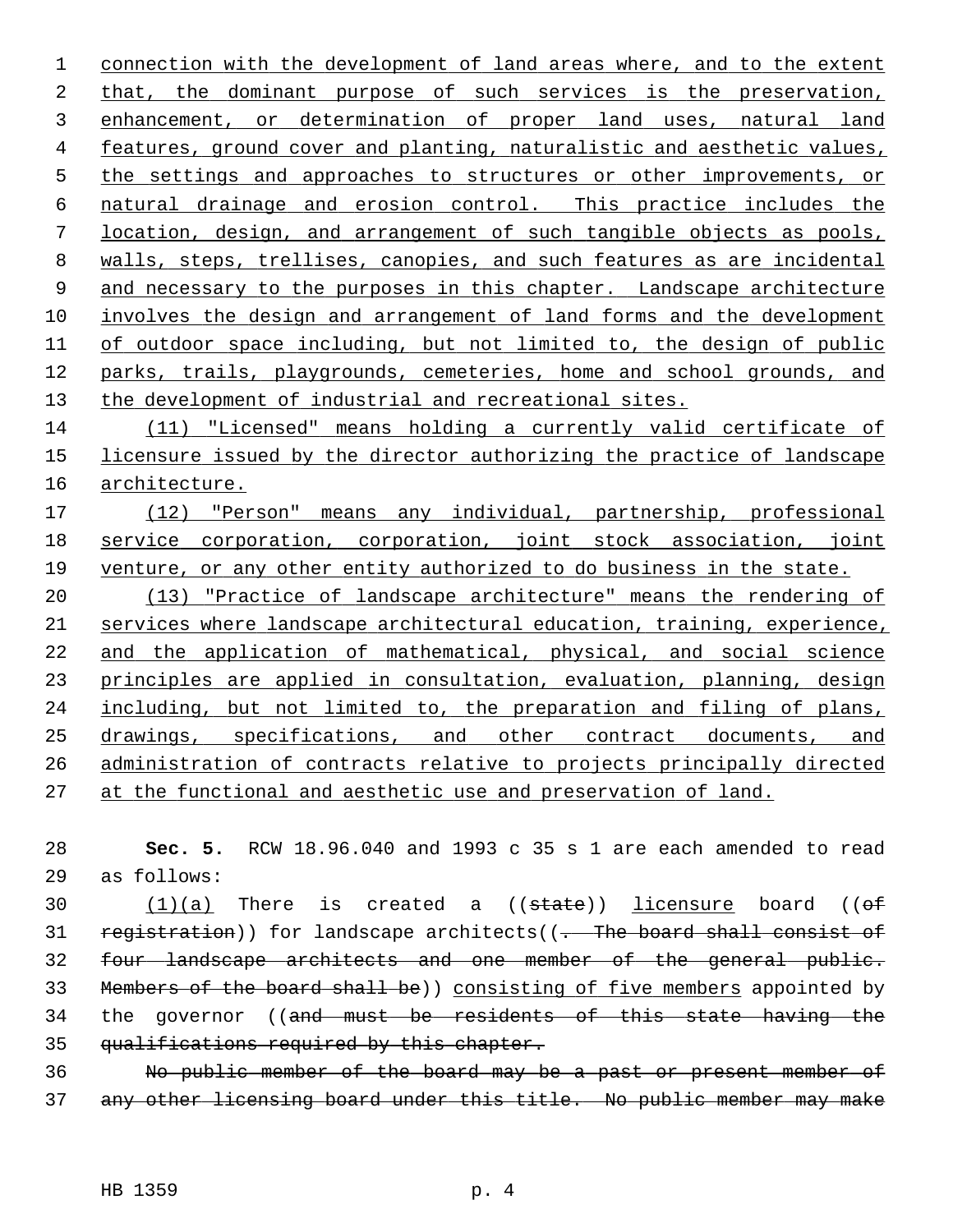his or her own livelihood from, nor have a parent, spouse, or child make their respective livelihood from providing landscape architect services, or from enterprises dealing in landscape architecture.

 The landscape architect members of the board must, while serving on the board, be actively engaged in their profession or trade and, immediately preceding appointment, have had at least five years experience in responsible charge of work or teaching within their 8 profession or trade)).

 (b) Four members shall be licensed landscape architects who are residents of the state and have at least eight years' experience in the practice of landscape architecture as registered or licensed landscape architects in responsible charge of landscape architectural work or 13 responsible charge of landscape architectural teaching. One member shall be a public member, who is not and has never been a registered or licensed landscape architect and who does not employ and is not employed by or professionally or financially associated with a landscape architect.

(c) The term of each newly appointed member shall be six years.

19 (2)(a) Every member of the board shall receive a certificate of 20 appointment from the governor. On the expiration of the term of each member, the governor shall appoint a successor to serve for a term of six years or until the next successor has been appointed.

 (b) The governor may remove any member of the board for cause. Vacancies in the board for any reason shall be filled by appointment for the unexpired term.

 (3) The board shall elect a chairman, a vice-chairman, and a secretary. The secretary may delegate his or her authority to the executive secretary.

 (4) Members of the board shall be compensated in accordance with RCW 43.03.240 and shall be reimbursed for travel expenses in accordance with RCW 43.03.050 and 43.03.060.

 **Sec. 6.** RCW 18.96.060 and 2002 c 86 s 234 are each amended to read 33 as follows:

34 (1) The board ((shall adopt rules for its own organization and procedure and such other rules as it may deem necessary to the proper performance of its duties. Three members of the board shall constitute

37 a quorum for the conduct of any business of the board.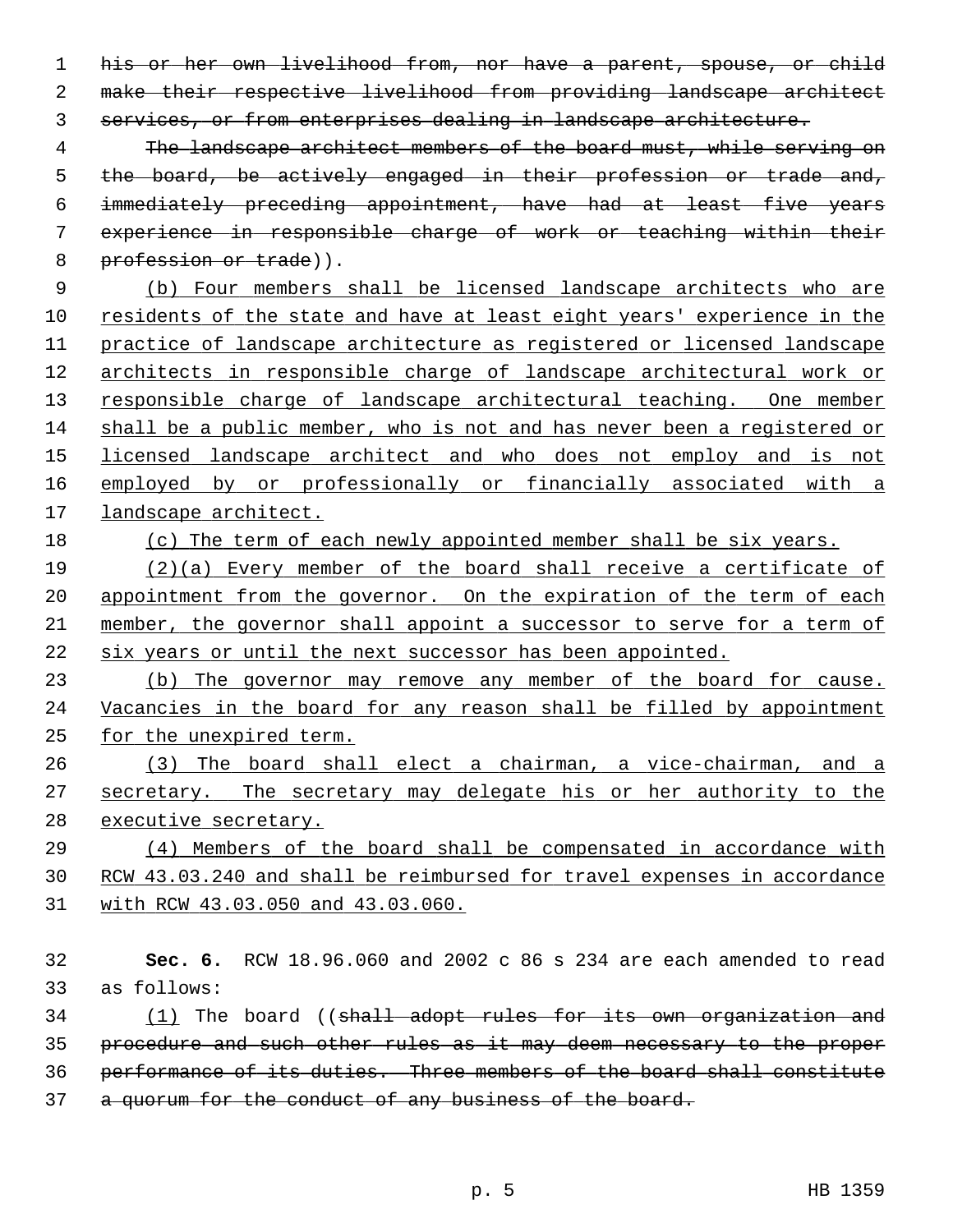The board may conduct hearings concerning alleged violations of the 2 provisions of this chapter)) may adopt such rules under chapter 34.05 RCW as are necessary for the proper performance of its duties under this chapter. (2) The director may employ an executive director subject to

6 approval of the board.

 7 **Sec. 7.** RCW 18.96.070 and 1969 ex.s. c 158 s 7 are each amended to 8 read as follows:

 9 ((The following will be considered as)) This section establishes 10 the minimum evidence satisfactory to the board that the applicant is 11 qualified for ((registration)) licensure as a professional landscape 12 architect.

13 ((The applicant must have completed a course of study in landscape 14 architecture and have been graduated from a college or school approved 15 by the board as offering a curriculum in landscape architecture, or the 16 equivalent thereof, in any form of training, as determined by the 17 board. Each complete year of study in any registered college or school 18 of landscape architecture may be accepted in lieu of one year of 19 equivalent training.

20 He must have a minimum of seven years in any combination of 21 training and experience, and shall present proof to the director of 22 passing such written examinations as may be prescribed by the board.

23 Registration under this chapter shall be on an individual, personal 24 basis, and the director shall not register any firm, company, 25 partnership, corporation, nor any public agency. Corporate practice is 26 not permitted under the provisions of this chapter.))

 (1) A certificate of licensure shall be granted by the director to all qualified applicants who are certified by the board as having passed the required examination and as having given satisfactory proof of completion of the required education and work experience.

31 (2) An applicant for licensure as a landscape architect shall be of 32 a good moral character, at least eighteen years of age, and shall 33 possess one of the following qualifications:

34 (a) Have a professional landscape architectural degree from an 35 institution of higher education accredited by the national landscape 36 architecture accreditation board, or an equivalent degree in landscape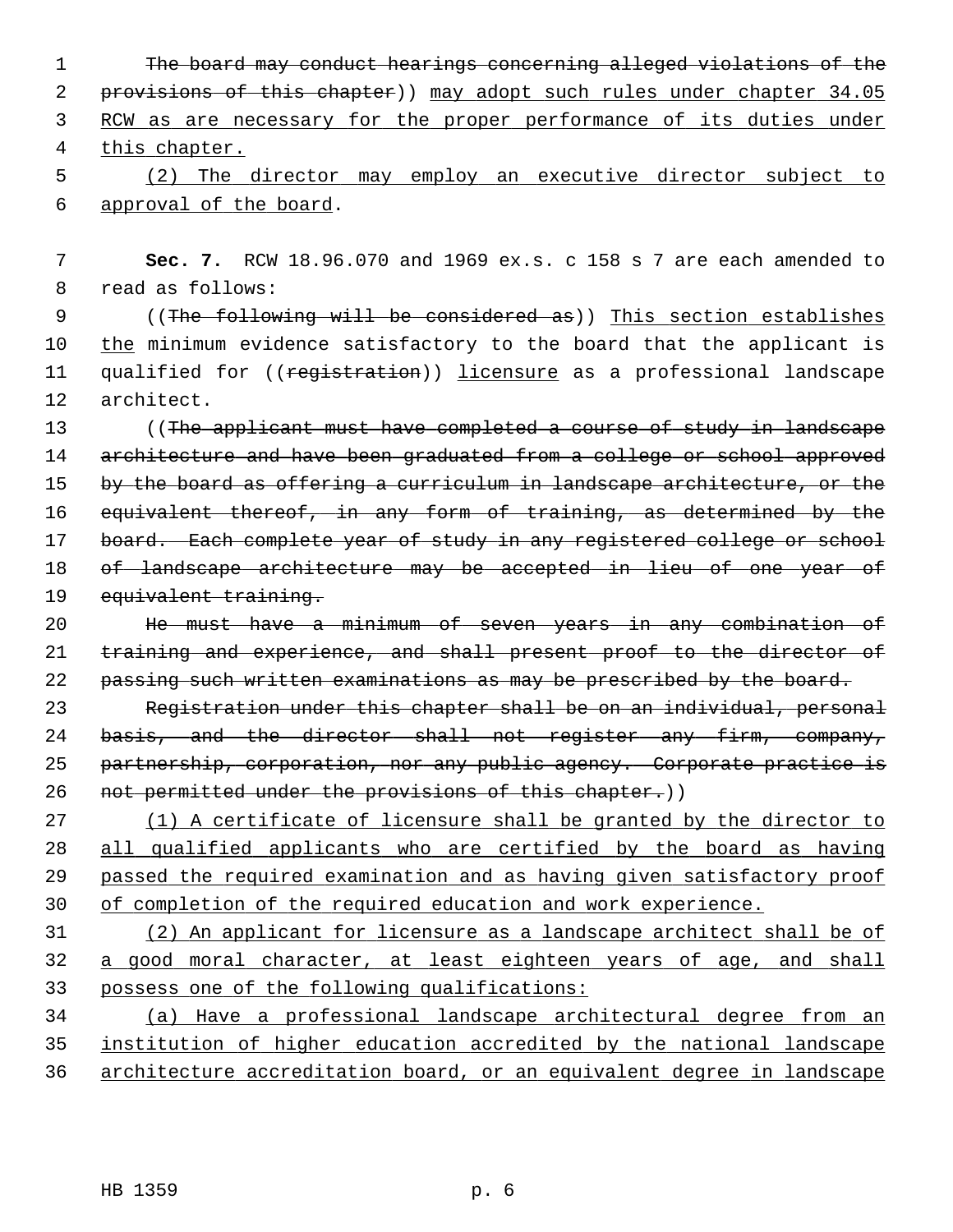architecture as determined by the board, and three years of practical landscape architectural work experience under the supervision of a

registered or licensed architect;

 (b) Have a baccalaureate degree from a college or university and have eight years of practical landscape architectural work experience under the supervision of a registered or licensed landscape architect;

 (c) Have a high school diploma or equivalent and have fifteen years of practical landscape architectural work experience, at least eight years of which must be under the supervision of a registered or licensed landscape architect; or

 (d) Have education and experience equivalent to the qualifications outlined in (a), (b), or (c) of this subsection as approved by the board.

 **Sec. 8.** RCW 18.96.080 and 1993 c 35 s 2 are each amended to read 15 as follows:

16 (1) Application for ((registration)) licensure shall be filed with 17 the ((director prior to the date set for examination and shall contain statements made under oath showing the applicant's education and a detailed summary of practical experience, and shall contain not less 20 than three references who are landscape architects having personal 21 knowledge of the applicant's landscape architectural experience)) board as provided by rule.

23 (2) The application  $($  ( $fee$ ) for  $($   $\{$ initial)) examination shall be filed with the board as prescribed by rule.

 (3) The application and examination fees shall be determined by the 26 director ((as provided in)) under RCW 43.24.086. ((The application and fee must be submitted to the agency prior to the application deadline 28 established by the director.

 Fees for initial examination and reexamination shall be determined by the director as provided in RCW 43.24.086, and must be filed with the agency prior to the application deadline established by the director.)

 **Sec. 9.** RCW 18.96.090 and 1993 c 35 s 3 are each amended to read 34 as follows:

35 (1) Examinations of ((applicants)) landscape architects for 36 certificates of ((registration)) licensure shall be held at least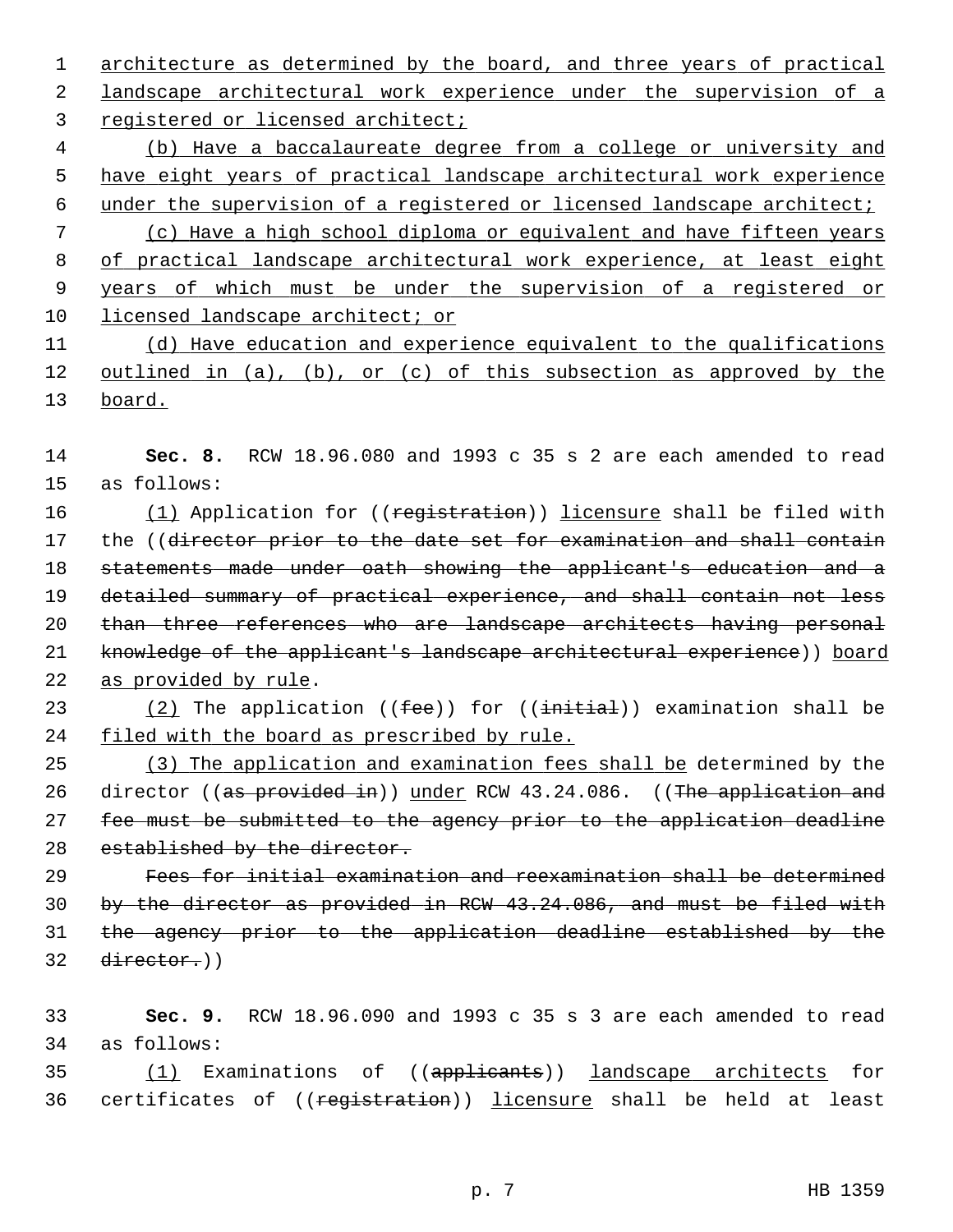1 annually (( $\Theta$ r)) at such time( $(\theta)$ ) and place( $(\theta)$ ) as the board ( $(\theta$  $\theta$ )) 2 determines. ((The board shall determine from the examination and the 3 material submitted with the applications whether or not the applicants 4 possess sufficient knowledge, ability and moral fitness to safely and 5 properly practice landscape architecture and to hold themselves out to 6 the public as persons qualified for that practice.

 7 The scope of the examination and methods of examination procedure 8 shall be prescribed by the board with special reference to landscape 9 construction materials and methods, grading and drainage, plant 10 materials suited for use in the northwest, specifications and 11 supervisory practice, history and theory of landscape architecture 12 relative to landscape architectural design, site planning and land 13 design, subdivision, urban design, and a practical knowledge of botany, 14 horticulture and similar subjects related to the practice of landscape 15 architecture. The board may adopt an appropriate national examination 16 and grading procedure.

17 Applicants who fail to pass sections of the examination shall be 18 permitted to retake the examination in the sections failed. A passing 19 grade in a section shall exempt the applicant from examination in that 20 subject for five years. The board may determine the standard for 21 passing grades computed on a scale of one hundred percent. A 22 certificate of registration shall be granted by the director to all 23 qualified applicants who shall be certified by the board as having 24 passed the required examination and as having given satisfactory proof 25 of completion of the required experience.))

26 (2) The board shall determine the content, scope, and grading 27 process of the examination. The board may adopt an appropriate 28 national examination and grading procedure.

 (3) Applicants who fail to pass any section of the examination shall be permitted to retake the parts failed as prescribed by the board. If the entire examination is not successfully completed within five years, a retake of the entire examination is required.

 (4) Applicants for licensure may begin taking the examination upon graduating from an accredited landscape architecture program if the applicant is employed under the supervision of a registered or licensed landscape architect.

37 (5) The director shall issue a certificate of licensure to 38 qualified applicants as provided in RCW 18.96.150.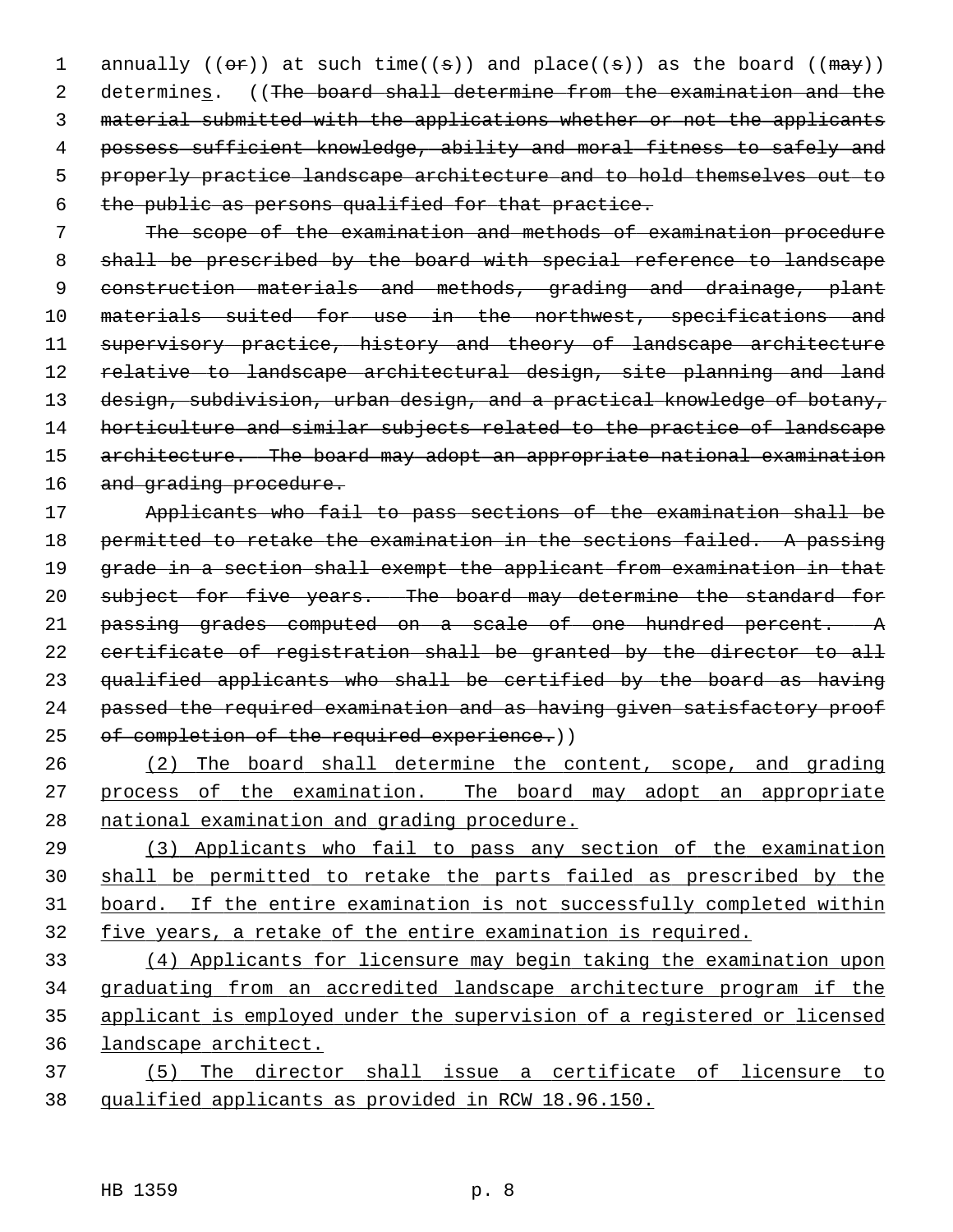**Sec. 10.** RCW 18.96.100 and 1993 c 35 s 4 are each amended to read 2 as follows:

3 (1) The director may, upon ((payment of a reciprocity application fee and the current registration fee in an amount as determined by the director as provided in RCW 43.24.086, grant a certificate of registration, upon recommendation by the board, to any applicant who is a registered landscape architect in any other state or country whose requirements for registration are at least substantially equivalent to 9 the requirements of this state for registration by examination, and 10 which extends the same privileges of reciprocity to landscape 11 architects registered in this state)) receipt of the current licensure fee, grant a certificate of licensure to an applicant who is a licensed 13 landscape architect in another state or territory of the United States, the District of Columbia, or another country, if that individual's qualifications and experience are determined by the board to be equivalent to the qualifications and experience required of a person licensed under RCW 18.96.070.

 (2) A landscape architect licensed or registered in any other jurisdiction recognized by the board may offer to practice landscape architecture in this state if:

 (a) It is clearly and prominently stated in any such offer that the landscape architect is not licensed to practice landscape architecture in Washington state; and

 (b) Before practicing landscape architecture or signing a contract to provide landscape architectural services, the landscape architect obtains a certificate of licensure.

 **Sec. 11.** RCW 18.96.110 and 1993 c 35 s 5 are each amended to read 28 as follows:

29 (1) The renewal dates for certificates of ((registration shall be set by the director. The director shall set the fee for renewal which shall be determined as provided in RCW 43.24.086.

 If a registrant fails to pay the renewal fee within thirty days after the renewal date, the renewal shall be delinquent. The renewal fee for a delinquent renewal and the penalty fee for a delinquent renewal shall be established by the director. Any registrant in good standing, upon fully retiring from landscape architectural practice, may withdraw from practice by giving written notice to the director,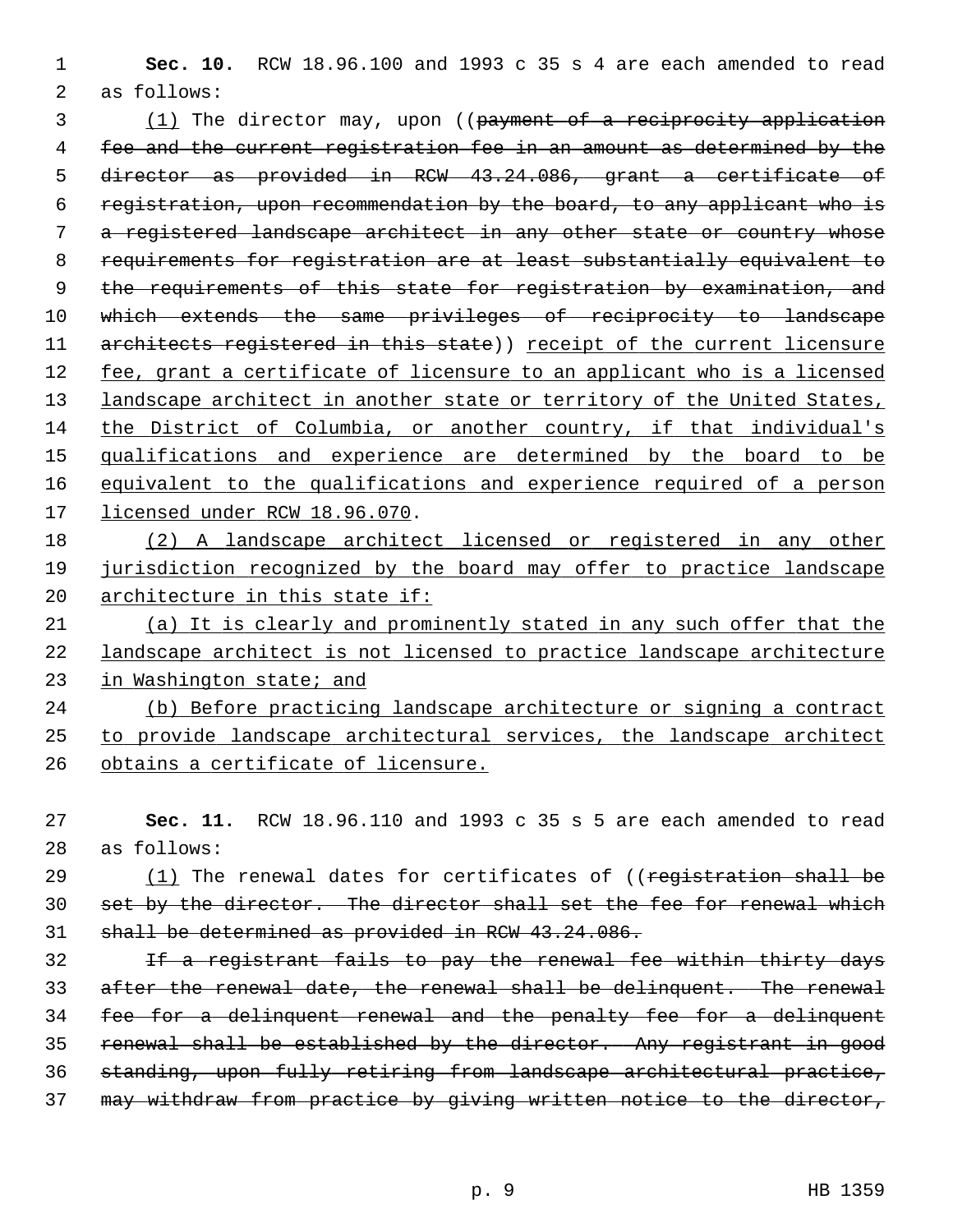1 and may thereafter resume practice at any time upon payment of the then current renewal fee. Any registrant, other than a properly withdrawn licensee, who fails to renew his or her registration for a period of more than five years may be reinstated under the)) licensure shall be 5 set by the director in accordance with RCW 43.24.086. Licensees who fail to pay the renewal fee within thirty days of the due date shall pay all delinquent fees plus a penalty fee equal to one-third of the renewal fee. A licensee who fails to pay a renewal fee for a period of five years may be reinstated under such circumstances as the board determines. (2) Any licensee in good standing may withdraw from the practice of

 landscape architecture by giving written notice to the director, and may within five years thereafter resume active practice upon payment of the then-current renewal fee. A licensee may be reinstated after a withdrawal of more than five years under such circumstances as the 16 board determines.

 (3) A licensed landscape architect must demonstrate continuing professional education activities since the landscape architect's last renewal or initial licensure, as the case may be; the board shall by rule describe the professional development activities required by the board. The board may decline to renew a license if the landscape architect's continuing professional education activities do not meet 23 the standards in the board's rules. In the application of this subsection, the board shall strive to ensure that rules are consistent with the continuing professional education requirements in use by the national professional organizations representing landscape architects 27 and in use by other cohort states. Cohort states are those other United States determined by the board to be comparable to Washington in natural factors and landscape architecture licensure.

 **Sec. 12.** RCW 18.96.120 and 2002 c 86 s 235 are each amended to 31 read as follows:

 (( $(1)$  In addition to the conduct, acts, or conditions set out in RCW 18.235.130, the following constitute unprofessional conduct for which the director may impose discipline upon any license holder or applicant under the jurisdiction of this chapter:

 (a) The holder of the certificate of registration is impersonating a practitioner or former practitioner.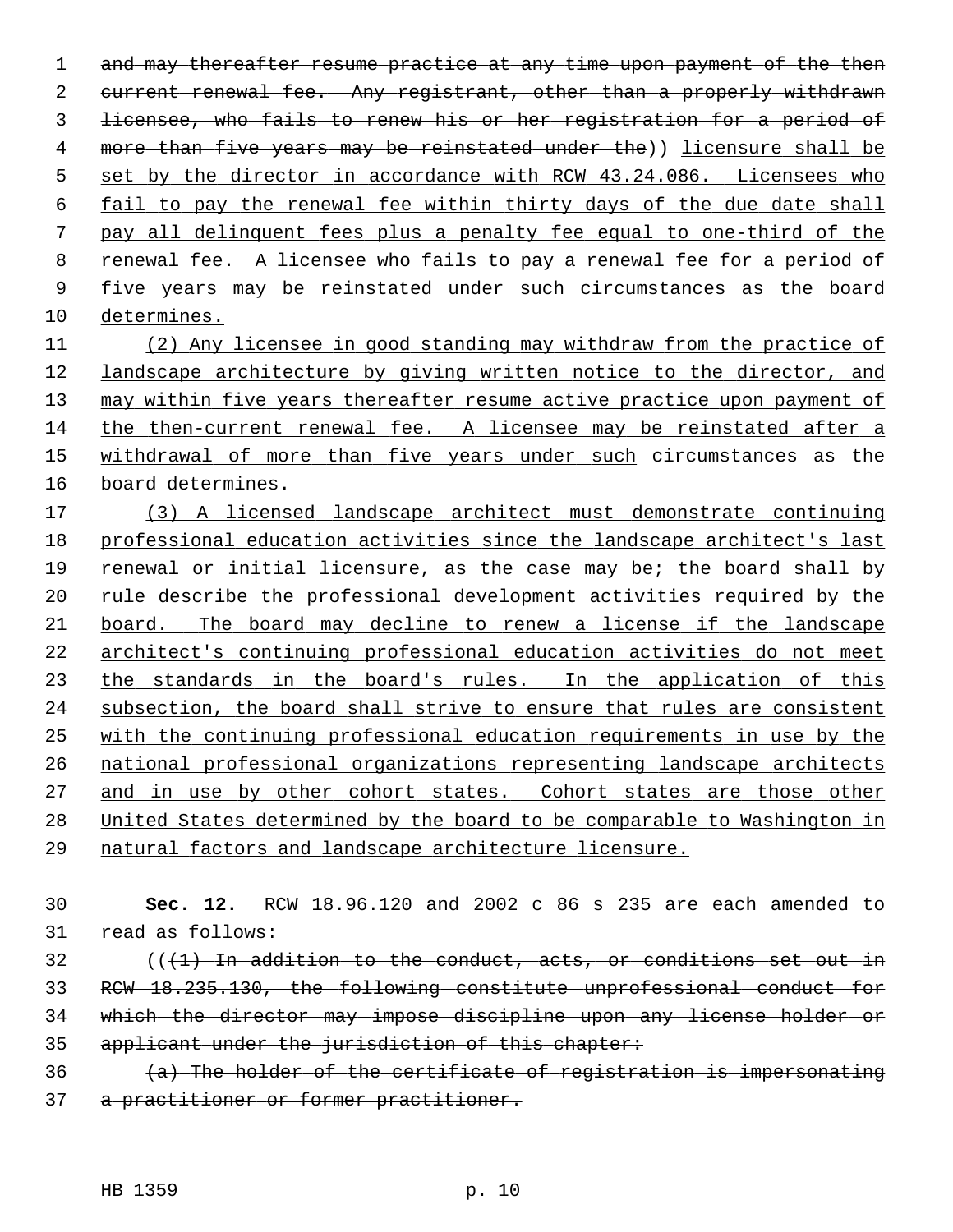(b) The holder of the certificate of registration permits his or her seal to be affixed to any plans, specifications, or drawings that were not prepared by him or her or under his or her personal 4 supervision by employees subject to his or her direction and control.

 (2) The director shall immediately suspend the certificate of registration of a landscape architect who has been certified pursuant to RCW 74.20A.320 by the department of social and health services as a 8 person who is not in compliance with a support order. If the person has continued to meet all other requirements for certification during 10 the suspension, reissuance of the certificate of registration shall be 11 automatic upon the director's receipt of a release issued by the 12 department of social and health services stating that the person is in 13 compliance with the order.)) The board may impose any action in RCW 14 18.235.110 upon the following grounds:

 (1) Offering to pay, paying, or accepting, either directly or indirectly, any substantial gift, bribe, or other consideration to influence the award of professional work;

 (2) Being willfully untruthful or deceptive in any professional report, statement, or testimony;

 (3) Having a financial interest in the bidding for or the performance of a contract to supply labor or materials for or to construct a project for which employed or retained as a landscape architect except with the consent of the client or employer after disclosure of such facts; or allowing an interest in any business to affect a decision regarding landscape architectural work for which retained, employed, or called upon to perform;

 (4) Signing or permitting a seal to be affixed to any drawings or specifications that were not prepared or reviewed by the landscape architect or under the landscape architect's personal supervision by persons subject to the landscape architect's direction and control; or (5) Willfully evading or trying to evade any law, ordinance, code,

or regulation governing site or landscape construction.

 **Sec. 13.** RCW 18.96.140 and 2002 c 86 s 236 are each amended to 34 read as follows:

35 A new certificate of ((registration)) licensure to replace any 36 certificate lost or destroyed, or mutilated may be issued by the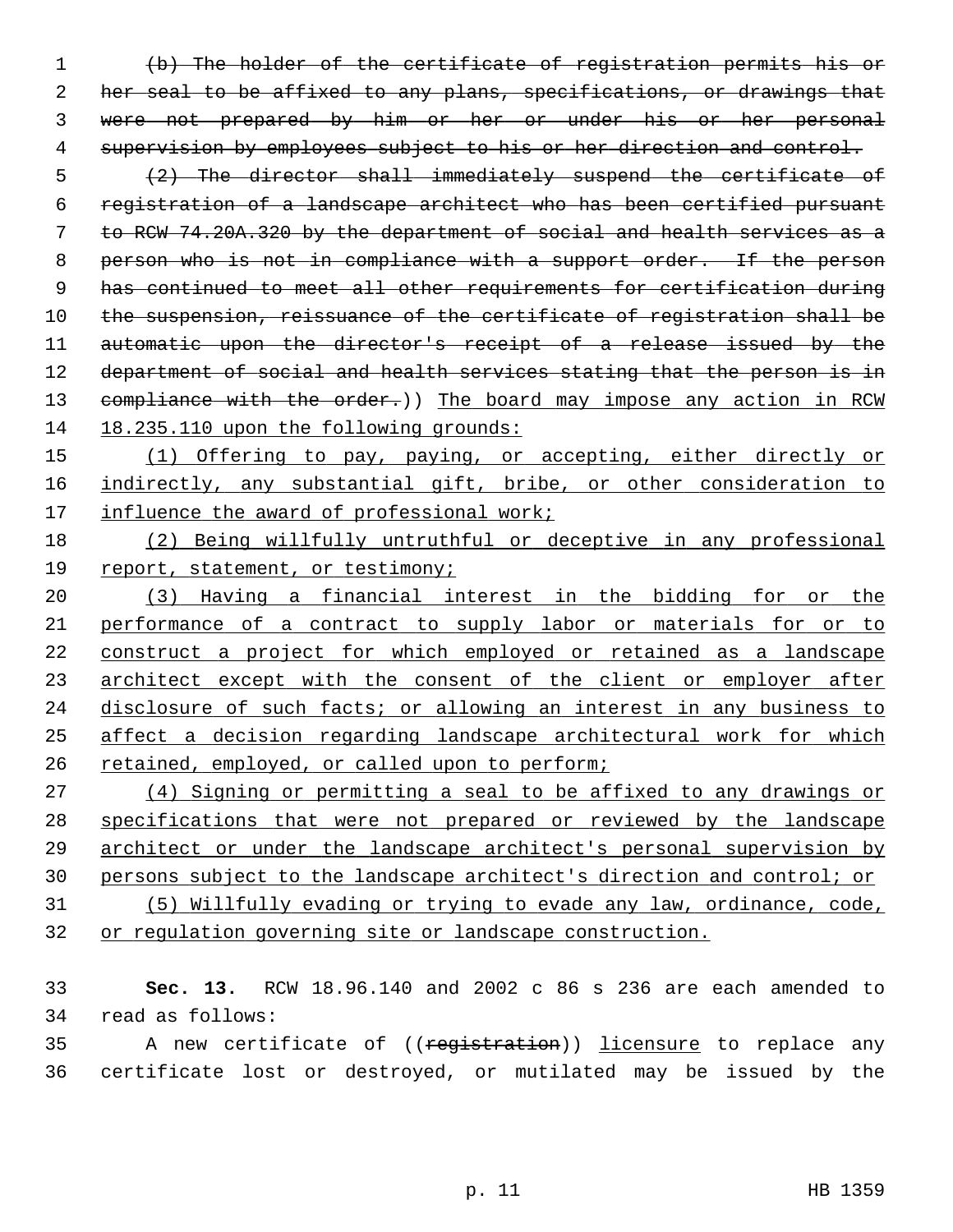1 director, and a charge determined by the director as provided in RCW 2 43.24.086 shall be made for such issuance.

 **Sec. 14.** RCW 18.96.150 and 1993 c 35 s 6 are each amended to read 4 as follows:

 5 ((The director shall issue a certificate of registration upon payment of the registration fee as provided in this chapter to any applicant who has satisfactorily met all requirements for registration. All certificates of registration shall show the full name of the 9 registrant, shall have a serial number and shall be signed by the 10 chairman and the executive secretary of the board, and by the director. Each registrant shall obtain a seal of a design authorized by the 12 board, bearing the registrant's name and the legend, "registered 13 <del>landscape architect". All sheets of drawings and title pages of</del> 14 specifications prepared by the registrant shall be stamped with said  $real.)$  (1) The director shall issue a certificate of licensure to any applicant who has, to the satisfaction of the board, met all the requirements for licensure upon payment of the licensure fee as provided in this chapter. All certificates of licensure shall show the full name of the licensee, have the license number, and shall be signed 20 by the chair of the board and by the director. The issuance of a certificate of licensure by the director is prima facie evidence that the person named therein is entitled to all the rights and privileges of a licensed landscape architect.

 (2) Each licensee shall obtain a seal of the design authorized by the board bearing the landscape architect's name, license number, the legend "Licensed Landscape Architect," and the name of this state. 27 Drawings prepared by the licensee shall be sealed and signed by the licensee when filed with public authorities. It is unlawful to seal and sign a document after a licensee's certificate of licensure or authorization has expired, been revoked, or is suspended. A landscape architect shall not seal and sign technical submissions not prepared by the landscape architect or his or her regularly employed subordinates or individuals under his or her direct control, or if prepared by a landscape architect licensed in any jurisdiction recognized by the board, reviewed and accepted as the sealing landscape architect's own work; a landscape architect who signs or seals drawings or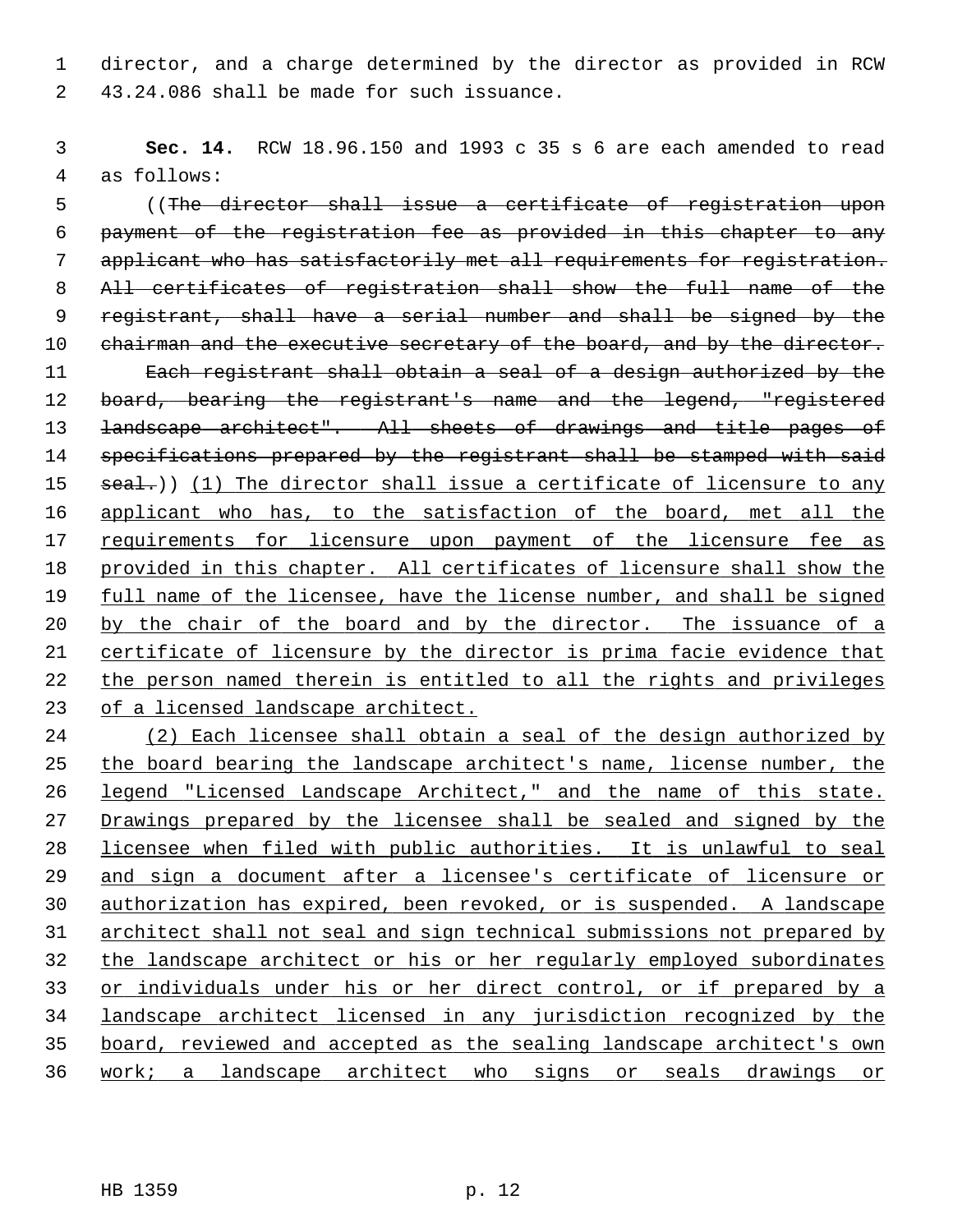1 specifications that he or she has reviewed is responsible to the same

2 extent as if prepared by that landscape architect.

 3 **Sec. 15.** RCW 18.96.180 and 1969 ex.s. c 158 s 18 are each amended 4 to read as follows:

5 The board ((is authorized to apply for relief by injunction without 6 bond to restrain a person from the commission of any act which is 7 prohibited by this chapter. The members of the board shall not be 8 personally liable for their action in any such proceeding or in any 9 other proceeding instituted by the board under the provisions of this 10 chapter. The board, in any proper case, shall cause prosecution to be 11 instituted in any county or counties where any violation of this 12 chapter occurs, and shall aid in the prosecution of the violator)) 13 shall immediately suspend the certificate of licensure to practice 14 landscape architecture of a person who has been certified under RCW 15 74.20A.320 by the department of social and health services as a person 16 who is not in compliance with a support order or a residential or 17 visitation order. If the person has continued to meet other 18 requirements for reinstatement during the suspension, reissuance of the 19 certificate shall be automatic upon the board's receipt of a release 20 issued by the department of social and health services stating that the 21 individual is in compliance with the order.

22 **Sec. 16.** RCW 18.96.190 and 1996 c 293 s 15 are each amended to 23 read as follows:

24 The ((director)) board shall suspend the certificate of 25 ((registration)) licensure of any person who has been certified by a 26 lending agency and reported to the ((director)) board for nonpayment or 27 default on a federally or state-guaranteed educational loan or service-28 conditional scholarship. ((Prior to)) Before the suspension, the 29 agency must provide the person an opportunity for a brief adjudicative 30 proceeding under RCW 34.05.485 through 34.05.494 and issue a finding of 31 nonpayment or default on a federally or state-guaranteed educational 32 loan or service-conditional scholarship. The person's certificate of 33 ((registration)) licensure shall not be reissued until the person 34 provides the ((director)) board a written release issued by the lending 35 agency stating that the person is making payments on the loan in 36 accordance with a repayment agreement approved by the lending agency.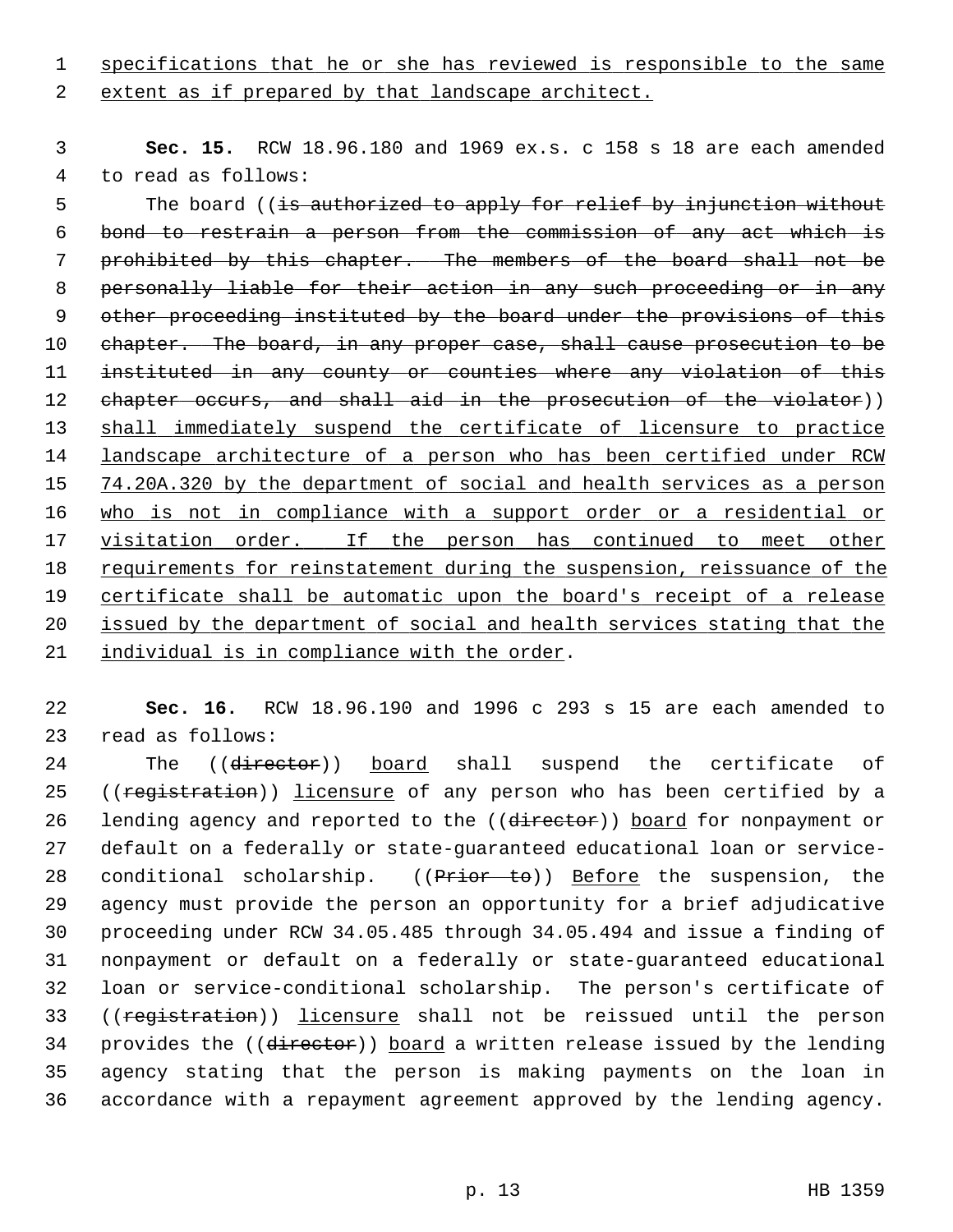1 If the person has continued to meet all other requirements for 2 certification of licensure during the suspension, reinstatement shall 3 be automatic upon receipt of the notice and payment of any 4 reinstatement fee the director may impose.

 5 NEW SECTION. **Sec. 17.** The landscape architects' license account 6 is created in the state treasury. All receipts from fees under this 7 chapter must be deposited into the account. Moneys in the account may 8 be spent only after appropriation. Expenditures from the account may 9 be used only for purposes under this chapter.

10 NEW SECTION. **Sec. 18.** This chapter does not affect or prevent:

11 (1) The practice of architecture, land surveying, engineering, 12 geology, or any recognized profession by persons not licensed as 13 landscape architects;

14 (2) Drafters, clerks, project managers, superintendents, and other 15 employees of landscape architects from acting under the instructions, 16 control, or supervision of their employers;

17 (3) The construction, alteration, or supervision of sites by 18 contractors or superintendents employed by contractors or the 19 preparation of shop drawings in connection therewith;

20 (4) Owners or contractors under chapter 18.27 RCW from engaging 21 persons who are not landscape architects to observe and supervise site 22 construction of a project;

23 (5) Qualified professional biologists as referenced in chapter 24 36.70 RCW from providing services for natural site areas that also fall 25 within the definition of the practice of landscape architecture without 26 a violation of this chapter;

27 (6) The preparation of construction documents including planting 28 plans, landscape materials, or other horticulture-related elements;

29 (7) Individuals from making plans, drawings, or specifications for 30 any property owned by them and for their own personal use;

31 (8) The design of irrigation systems; and

32 (9) Landscape design on residential properties.

33 NEW SECTION. **Sec. 19.** The following acts or parts of acts are 34 each repealed: